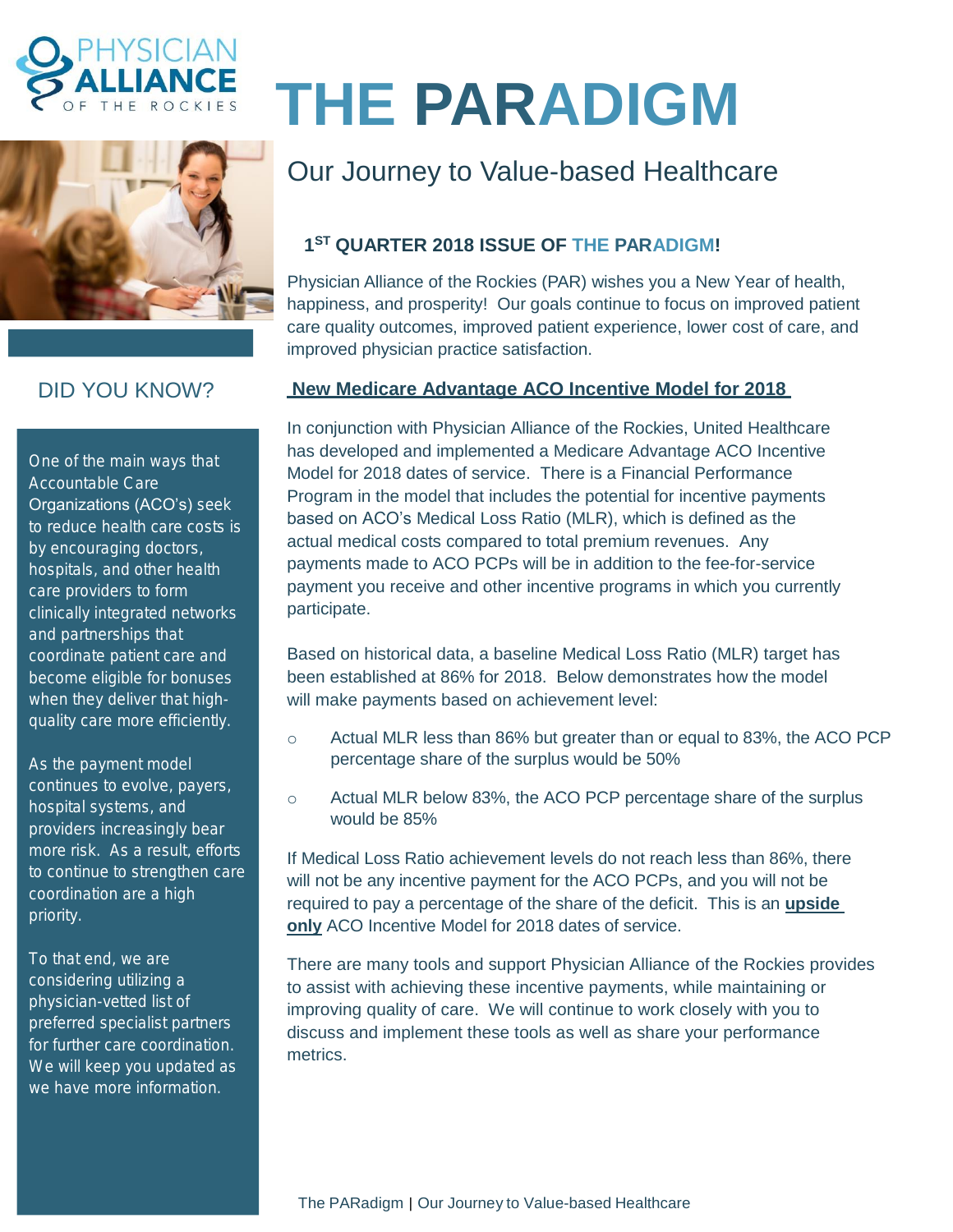#### **PCP PHYSICIANS: PLEASE MARK YOUR CALENDARS**

In the 1<sup>st</sup> quarter of 2018, we will be coordinating two dinner meetings (only need to attend **one)** to discuss further details around this program, as well as the vision for 2019 and beyond.

#### **On Tuesday, March 6, 2018 our first dinner meeting option will be at the Denver West Office, located at 1707 Cole Boulevard, Suite 100, Golden, CO, 80401.**

**OR**

**On Wednesday, March 7, 2018 our second dinner meeting option will be at the DoubleTree Denver Tech Center (DTC) located at 7801 East Orchard Road, Greenwood Village, CO, 80111.**

Plan to attend the location which is most convenient for you. Please keep an eye out in the next week or two for an invitation to RSVP for this important meeting.

#### **Risk Adjustment Factor (RAF)**

#### **What is RAF?**

Risk adjustment is a method of adapting payment to medical practices using hierarchical condition categories (HCCs). HCCs are diagnoses selected for this payment method based on factors influencing patient care. Disease hierarchies are a way to determine the severity of a disease, which is used by Medicare to assign the premium—the sicker the patient, the higher the reimbursement. Some of these factors are age, demographics, disability, and chronic conditions. There are only limited selections of diagnosis codes included in the Centers for Medicare & Medicaid Services (CMS) HCC model.

Healthcare in the United States is moving away from Fee-For-Service (FFS) reimbursement which incentivizes more care, not better care. Value-based, or risk, contracts are much better suited to helping achieve the quadruple aim of lower cost/higher efficiency/increased patient and provider satisfaction. In value-based care, providers/groups are evaluated more on the total cost of care rather than individual episodes of care. To reduce the cherry-picking of lower cost patients, the RAF system was created to level the playing field so that all patients/providers could be treated with fairness.

#### **How is RAF determined and what is the criteria?**

- 1) A demographic RAF based on age & sex
- 2) Additional demographic risk factors are added for Medicaid status & if patient was eligible for Medicare due to a disability
- 3) A RAF for the total of all chronic conditions (HCC) & some disease interactions are reported

HCC diagnosis codes need to be documented yearly for that addition to the RAF score to be captured. CMS regularly readjusts the ICD-10 codes (and RAF adjustment) to target a nationwide average RAF of 1.0. A reasonable goal for each physician/practice is an average RAF score  $> 1.0$ .